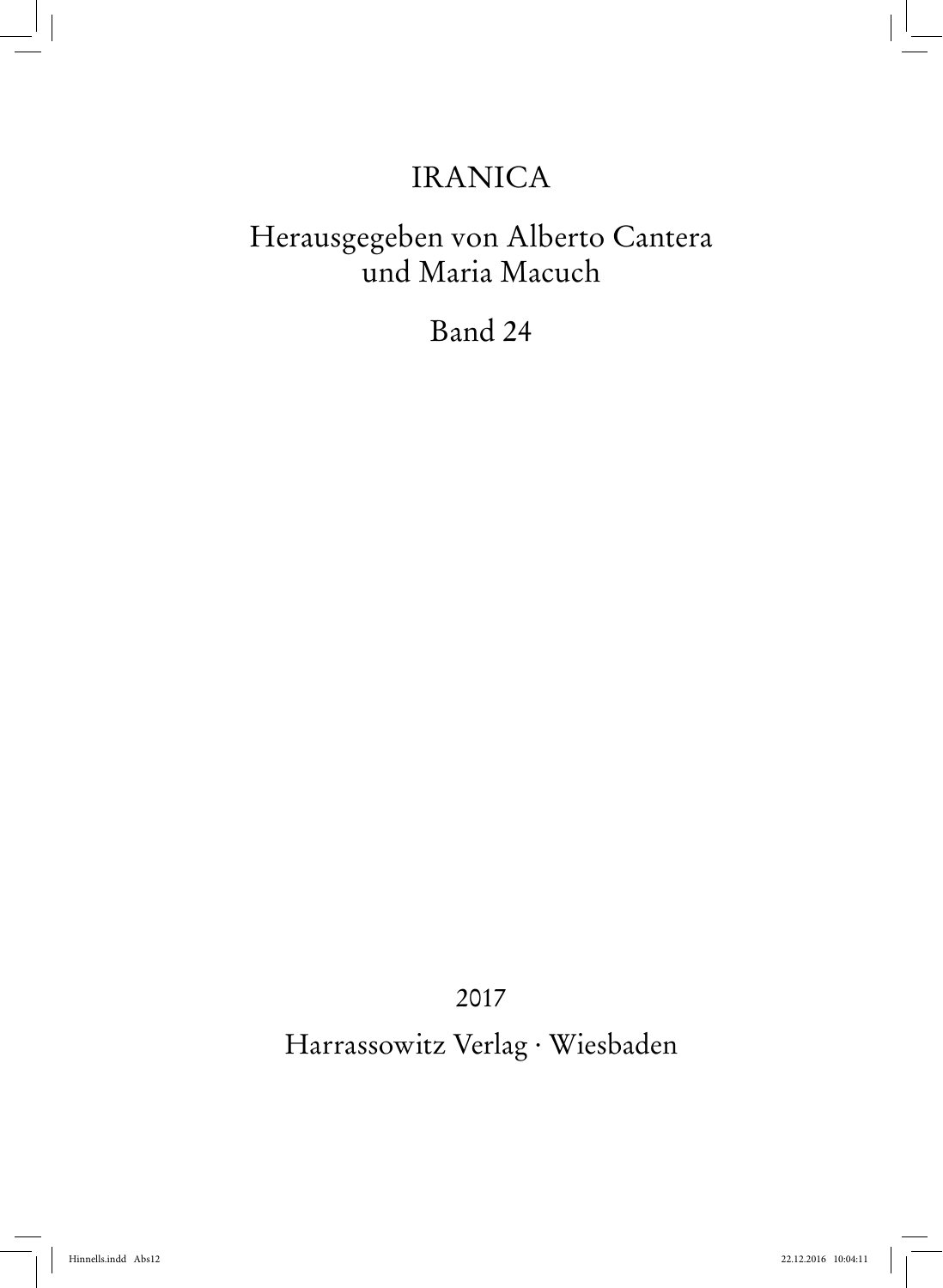# Holy Wealth: Accounting for This World and The Next in Religious Belief and Practice Festschrift for John R. Hinnells

Edited by Almut Hintze and Alan Williams

2017

Harrassowitz Verlag · Wiesbaden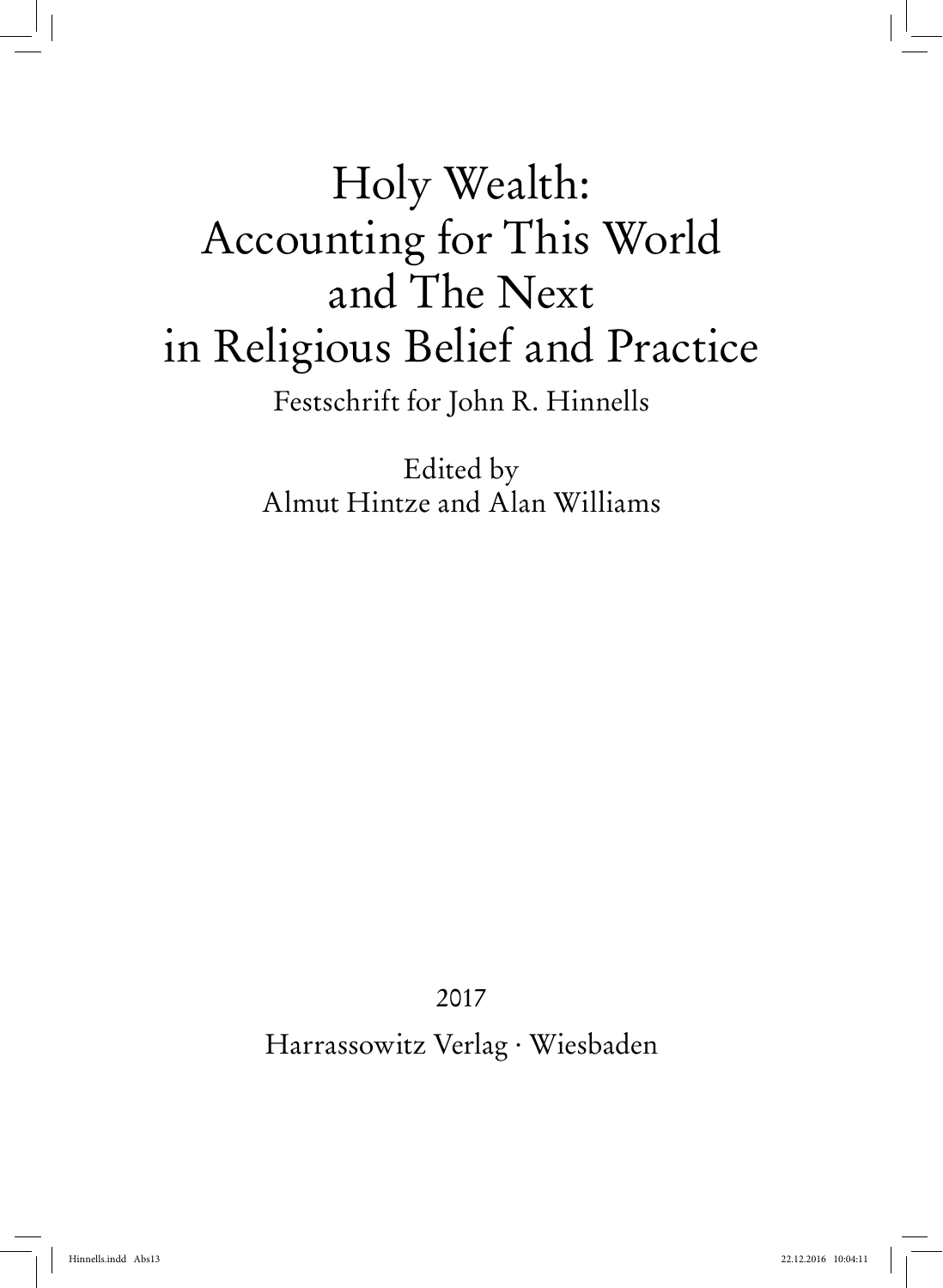Publication of this book was supported by a grant of the Zoroastrian Trust Funds of Europe & The Faridoon and Mehraban Zartoshty Fund for Zoroastrian Studies.

Bibliografische Information der Deutschen Nationalbibliothek Die Deutsche Nationalbibliothek verzeichnet diese Publikation in der Deutschen Nationalbibliografie; detaillierte bibliografische Daten sind im Internet über http://dnb.dnb.de abrufbar.

Bibliographic information published by the Deutsche Nationalbibliothek The Deutsche Nationalbibliothek lists this publication in the Deutsche Nationalbibliografie; detailed bibliographic data are available on the Internet at http://dnb.dnb.de.

For further information about our publishing program consult our website http://www.harrassowitz-verlag.de

© Otto Harrassowitz GmbH & Co. KG, Wiesbaden 2017 This work, including all of its parts, is protected by copyright. Any use beyond the limits of copyright law without the permission of the publisher is forbidden and subject to penalty. This applies particularly to reproductions, translations, microfilms and storage and processing in electronic systems. Printed on permanent/durable paper. Typesetting and Layout: Tatsiana Harting Printing and binding: Memminger MedienCentrum AG Printed in Germany ISSN 0944-1271 ISBN 978-3-447-10746-4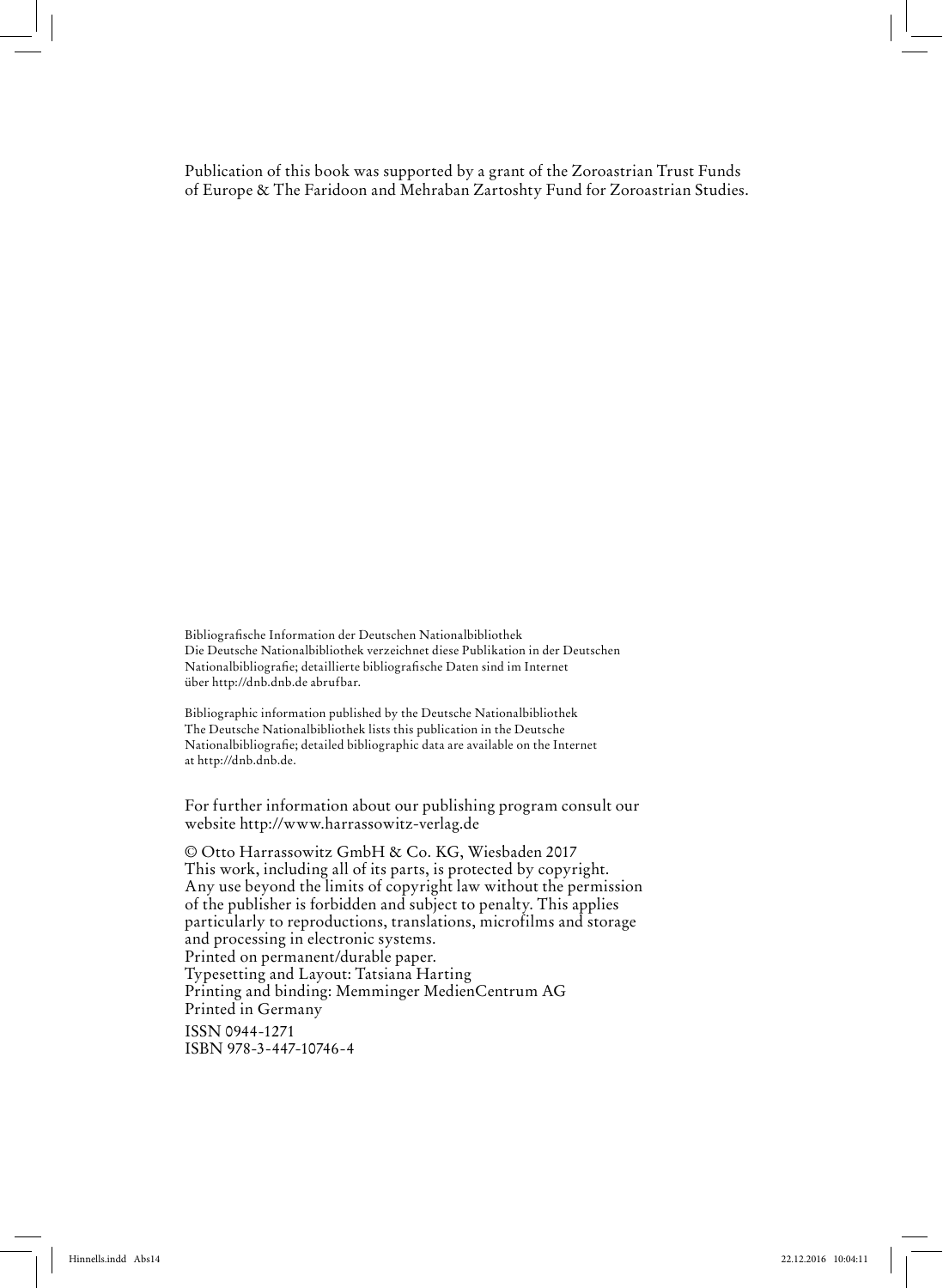## Contents

|                                                                                                                                                                                                                          | IX           |
|--------------------------------------------------------------------------------------------------------------------------------------------------------------------------------------------------------------------------|--------------|
| <b>ALAN WILLIAMS</b>                                                                                                                                                                                                     | XI           |
| <b>ALMUT HINTZE</b>                                                                                                                                                                                                      | XV           |
|                                                                                                                                                                                                                          |              |
|                                                                                                                                                                                                                          |              |
| ROGER BECK<br>Individual and Community Self-Identity in the Mysteries of Mithras                                                                                                                                         | $\mathbf{1}$ |
| <b>JAMSHEED K. CHOKSY</b><br>The Zoroastrian Creation Myth: Clues to Its Antiquity                                                                                                                                       | 11           |
| LANCE S. COUSINS †                                                                                                                                                                                                       | 21           |
| NORA K. FIRBY +<br>Mary Carpenter (1807–1877). A Victorian Educationist in Bombay.                                                                                                                                       | 49           |
| <b>AIDA FOROUTAN</b><br>Surrealism and Some Strategies of Avoidance                                                                                                                                                      | 57           |
| <b>RON GEAVES</b><br>Questioning the Category of "Spiritual Capital" Drawing upon Field Studies<br>of 'Spiritual Entrepreneurs' and Their Role in the Economic and Social<br>Development of British South Asian Muslims. | 71           |
| RICHARD F. GOMBRICH                                                                                                                                                                                                      | 87           |
| RICHARD L. GORDON<br>Cosmic Order, Nature, and Personal Well-Being<br>in the Roman Cult of Mithras                                                                                                                       | 93           |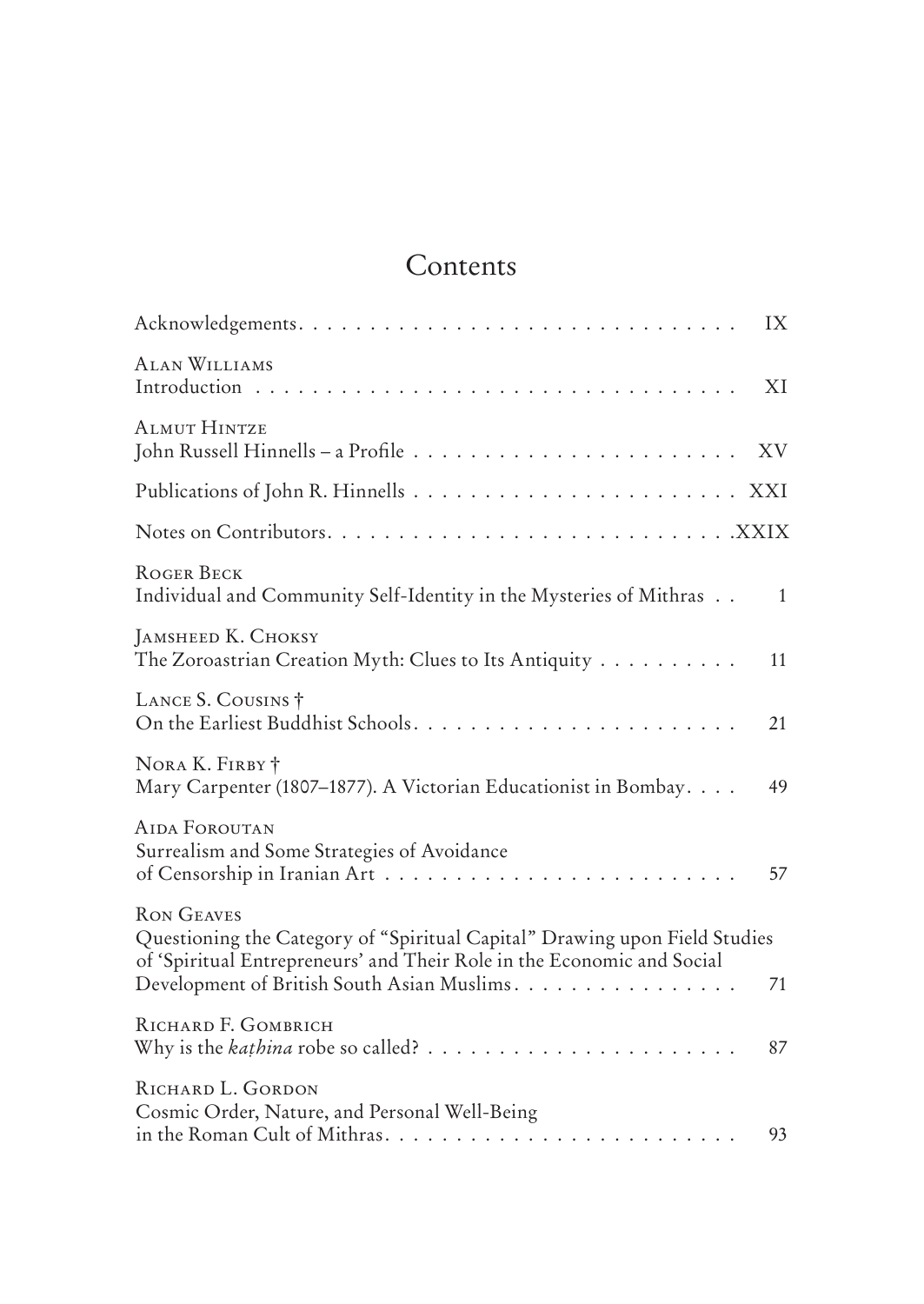#### VIII Contents

| <b>MARCIA HERMANSEN</b><br>Feasts of Paradise: Banqueting and Sacrifice in the Islamic Tradition                                             | 131 |
|----------------------------------------------------------------------------------------------------------------------------------------------|-----|
| <b>ALMUT HINTZE</b><br>Scribes and Their Patrons: on the Merit of Copying Manuscripts                                                        | 145 |
| FIROZE M. KOTWAL<br>The Divine and Exalted Status of the Consecrated Fire in Zoroastrianism                                                  | 165 |
| JESSE S. PALSETIA<br>Parsi Charity: a Historical Perspective on Religion, Community,<br>and Donor-Patron Relations among the Parsis of India | 175 |
| <b>KEN PARRY</b><br>'What can the Pearl of a King do?'                                                                                       | 193 |
| DINYAR PATEL<br>The Banaji and Mehta Families:                                                                                               | 211 |
| <b>JENNY ROSE</b><br>Passages in India: Early 19th Century Yankee and Parsi Outings<br>in and around Bombay                                  | 231 |
| MITRA SHARAFI<br>Parsi Life Writing:<br>Memoirs and Family Histories of Modern Zoroastrians                                                  | 251 |
| <b>ALAN WILLIAMS</b><br>Blindness in the Masnavi of Jalal al-din Rumi.                                                                       | 279 |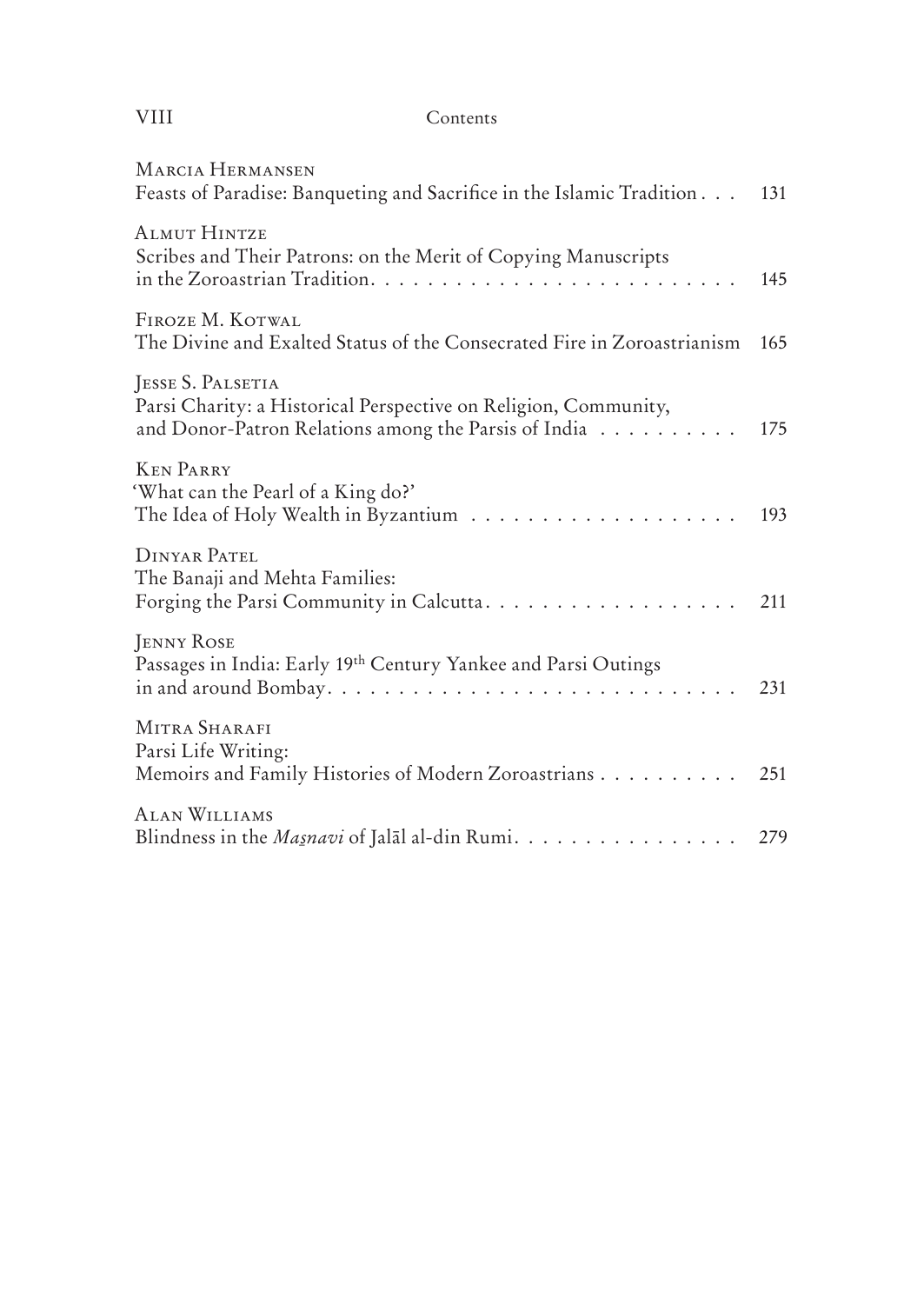### Introduction

This book has come together in a spirit of acknowledgment and thanks to John R. HINNELLS for a lifetime of scholarship and generous contribution to the academic and public domain of the study of religion and related fields. The editors first considered what particular theme contributors to this 75th Birthday *Festschrift* might bear in mind in offering their papers, and we settled on one that runs across many religions and cultures, namely the interface between material and spiritual wealth, which we entitled 'Holy Wealth'. The theme could also have been rendered as 'Religious Benevolence, Public and Private', incorporating a major strand of John's particular fascination with the Zoroastrians of ancient and modern times, and his more general interest in the positive and life-affirming aspects of religious traditions across many domains. We decided to stay with the title 'Holy Wealth,' in spite of the fact that many of us had strayed slightly from the initial theme, but I am sure we all had John in mind when we offered what we did, and we hope that the present collection does not displease him.

Within religious traditions, declared evaluations of worldly wealth and economic success range from the wholly negative to the enthusiastically positive: yet the division does not generally run *between*, but rather *across* and *within* traditions – witness the ancient and medieval ascetic ethos of Christianity, as compared with the Protestant ethic of later times, developing into the latter-day situation of simultaneous Christian endorsements and condemnations of capitalism in the modern world. 'Holy poverty' may be extolled as a fundamental religious principle and norm of the mainstream of religious traditions, or it may be confined to mendicant, ascetic and mystical tendencies, with rules that prohibit the accumulation of material wealth. One 'religion' may include all this range: at its far extremes, for example, an apparently 'worldly', capitalistic ethos nurtured by right wing Christian political factions coexists with a left wing 'Liberation Theology' that tends towards a Marxian world-view, both of which may earnestly claim, but differently interpret, the same scriptural sources of inspiration. The Americas, if not the world, have been divided by such a diversification of Christian theology, variously celebrating and condemning economic growth and success/exploitation as respectively virtuous or inimical to human happiness. This volume ventures no further into such a maelstrom of generality, but seeks insight in particularity.

JOHN R. HINNELLS has for many years been one of the foremost writers on the subject of the indigenous Iranian religion of Zoroastrianism and, more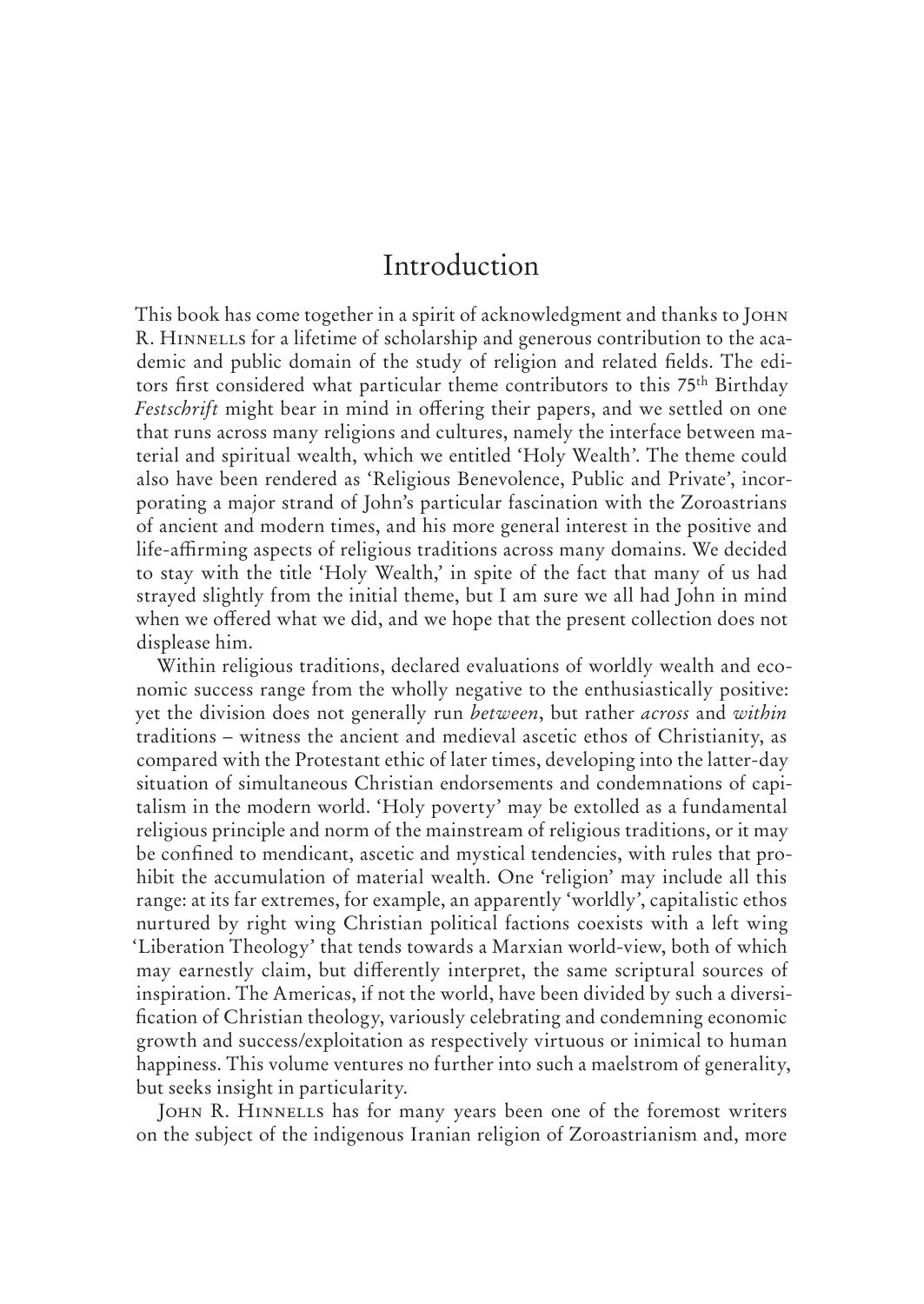particularly, the various communities in Iran, the Indian subcontinent and in a global diaspora that trace their cultural and religious identity to the ancient prophet Zarathustra. Zoroastrianism is sometimes upheld as a prime example of the view that worldly wealth is a token of spiritual as well as mundane attainment. It was, after all, the religion of several Iranian empires until the arrival of Islam in the 7th century CE. Zoroastrianism had begun with the ancient Gāthic ethos of protection of the poor and a definition of the creator divinity as a benevolent, Wise Lord, Ahura Mazdā, who sustains the world with an 'incremental spirit' *(spenta mainyu)*. It developed an elaborate eschatological system of accountancy of spiritual and moral debit and credit, registered in the soul itself and evaluated in an individual judgment after death. JOHN R. HINNELLS has written extensively on the Parsi Zoroastrians as one of South Asia's economically most successful communities with a great history of entrepreneurial achievement and religious philanthropy. In this volume of studies, modestly offered in honour of Professor HINNELLS, we bring together a number of historical studies exploring in depth concepts, attitudes and practices that account for the benevolent power of religion in the individual and society. These case studies of Zoroastrian, Christian, Islamic, Buddhist and other religious traditions display the variety and complexity of values relating to the subject of wealth, the world and the spirit of benevolence.

If a key concept in Zoroastrianism is the 'incremental spirit' which governs the faith, it is not surprising perhaps that this book too has increased in scope and range. This reflects, as it happens, the multi-faceted nature of the mind of the man to whom the book is offered, as he has ranged far beyond Iran, beyond religion, and beyond ivory-towered academe. One of the lessons the West learns from the Zoroastrian tradition is that it challenges our categories of the material and spiritual. The inter-connectedness and reciprocity represented in the paired Zoroastrian notions of *mēnōg* and *gētīg* (commonly translated as 'spiritual' and 'physical') are now well-known and help redefine our understanding of how Zoroastrians throughout history have conceived of spirit and matter in a different way from Western notions of philosophical, and hence theological, dualism. Such a Zoroastrian understanding of *pro-cosmic, eschatological dualism* is quite distinct from the gnostic, Manichaean and other ascetic systems of thought that may be described as *anti-cosmic dialectical dualism*.1 So, most interestingly, energetic Zoroastrian development of the material world, through pastoral husbandry and agrarian cultivation, and through understanding the principles of growth and nurture of the natural world, has gone hand in hand with Zoroastrian support of the human, cultural and social world through mercantile enterprise and financial investment, furthering what

<sup>1</sup> See further A. WILLIAMS, "Authority and Identity in the Pahlavi Books," in: E. HERZIG/ S. Stewart (eds.): *Early Islamic Iran,* London/New York 2012 (The Idea of Iran, vol. 5), pp. 139–152.